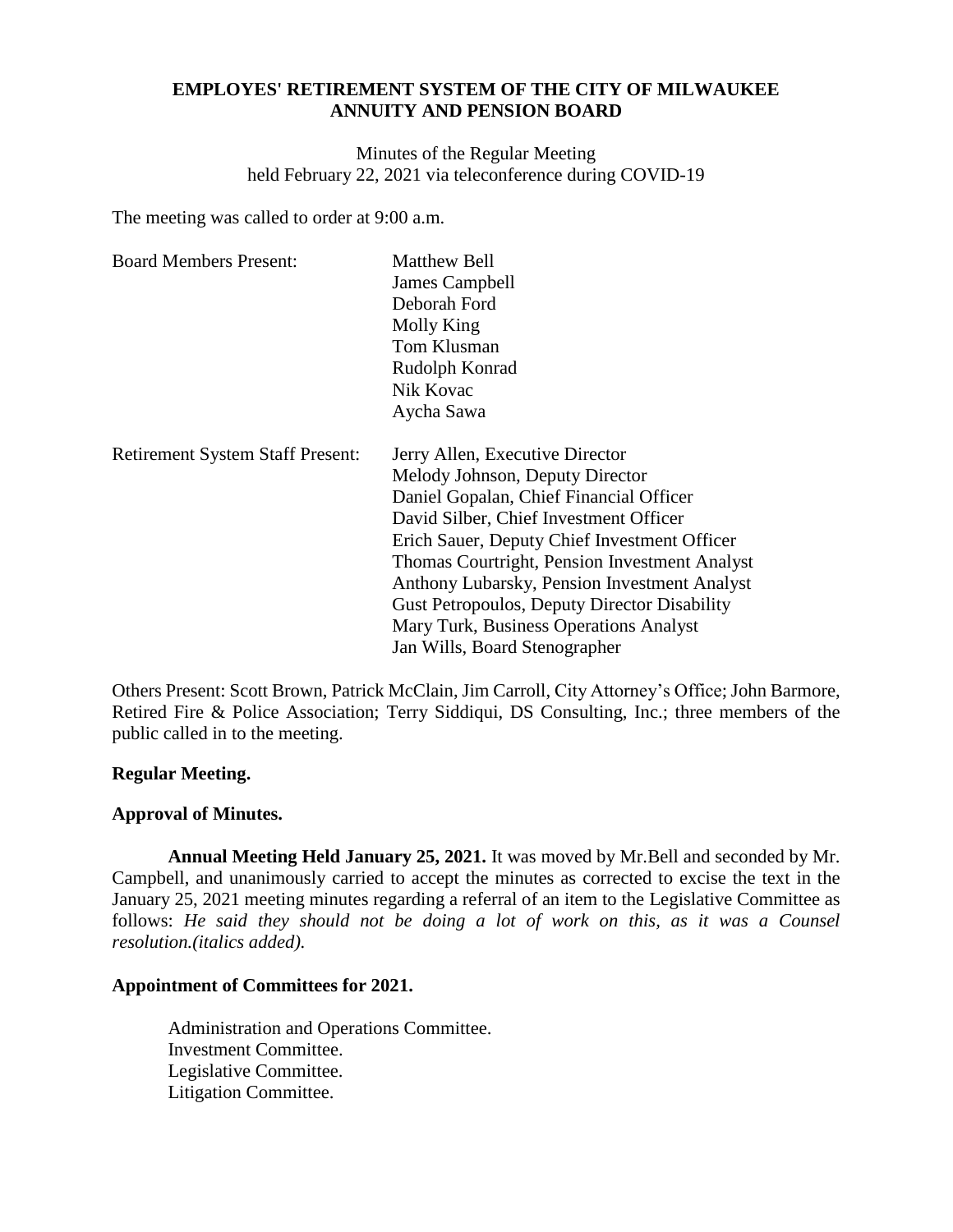As a matter of information, Board members received the list of "Appointment of Committees for 2021." Mr. Konrad welcomed those appointed to the committees and thanked them for their service.

**Chief Investment Officer Report.** As a matter of information, Board members received the February 22, 2021 Performance Update. Mr. Sauer noted as of January 31, 2021, the Fund had a value of \$5.56 billion. He said major markets were down slightly in January leading to an estimated Fund return of -5 basis points, gross of fees, which outperformed the blended benchmark by 19 basis points. He said the main driver of the relative outperformance was the Fund's Style Bias, primarily US Small Cap. He said US Small Caps were up about 5% in the month compared to US Large Caps which were down 0.8%, providing a nice benefit from its Small Cap Bias. Mr. Sauer stated as of February 18, the Fund return is 3.0% in February bringing the year-to-date return up 2.9%. He noted the Fund's approximate value is \$5.74 billion and 11 out of the Fund's 16 active managers are outperforming year to date, net of fees. He said Public Equity and Fixed Income asset classes, along with the Total Fund, are exceeding their respective benchmarks year to date, net of fees. He commented that year to date the Fund has generated investment gains of \$164.2 million, paid benefits and expenses of \$38.2 million and received contributions of \$77.9 million. Mr. Sauer said the monthly withdrawals and cash flow movements would be discussed in item III.B.

**Approval of Dimensional Fund Advisors Contract Amendment.** Mr. Sauer said DFA has offered to lower the fees on the U.S. Large Cap Value separate account they manage for CMERS. He said they are lowering the annual fee for the first \$100 million dollars of AUM (Assets Under Management) going from 23 basis points to 19 basis points. For amounts over \$100 million, he said it is going from 18 basis points to 16 basis points. Mr. Sauer said at the current asset level, it comes out to \$50,000 per year in savings. He said Staff recommends approval and Mr. Carroll reviewed and signed off on it, not seeing any problem with the Amendment. It was moved by Mr. Bell, seconded by Ms. Sawa, and unanimously carried, to approve the Dimensional Fund Advisors Contract Amendment.

**Approval of Recommendation regarding Newton Allocation.** Mr. Konrad advised that the Investment Committee may vote to convene in closed session on the following item (B.) as provided in Section 19.85(1)(e), Wisconsin State Statutes, to deliberate or negotiate the purchasing of public properties, the investing of public funds, or conducting other specified public business, whenever competitive or bargaining reasons require a closed session. The Investment Committee may then vote to reconvene in open session following the closed session. It was moved by Ms. King and seconded by Mr. Campbell that the Board convene in closed session. The motion prevailed by the following roll call vote: AYES: Mses. Ford, King, and Sawa; Messrs. Bell, Campbell, Klusman, Kovac, and Konrad. NOES: None.

The Board convened in closed session at 9:12 a.m.

The Board reconvened in open session at 9:16 a.m.

It was moved by Mr. Campbell, seconded by Mr. Kovac, and unanimously carried, to approve the Recommendation regarding Newton Allocation.

Mr. Silber wanted the Board to know Mr. David Villa, Executive Director and Chief Investment Officer of SWIB, passed away last week at age 66. He remarked that Mr. Villa is credited with having the vision and leadership that turned SWIB into one of the most successful and well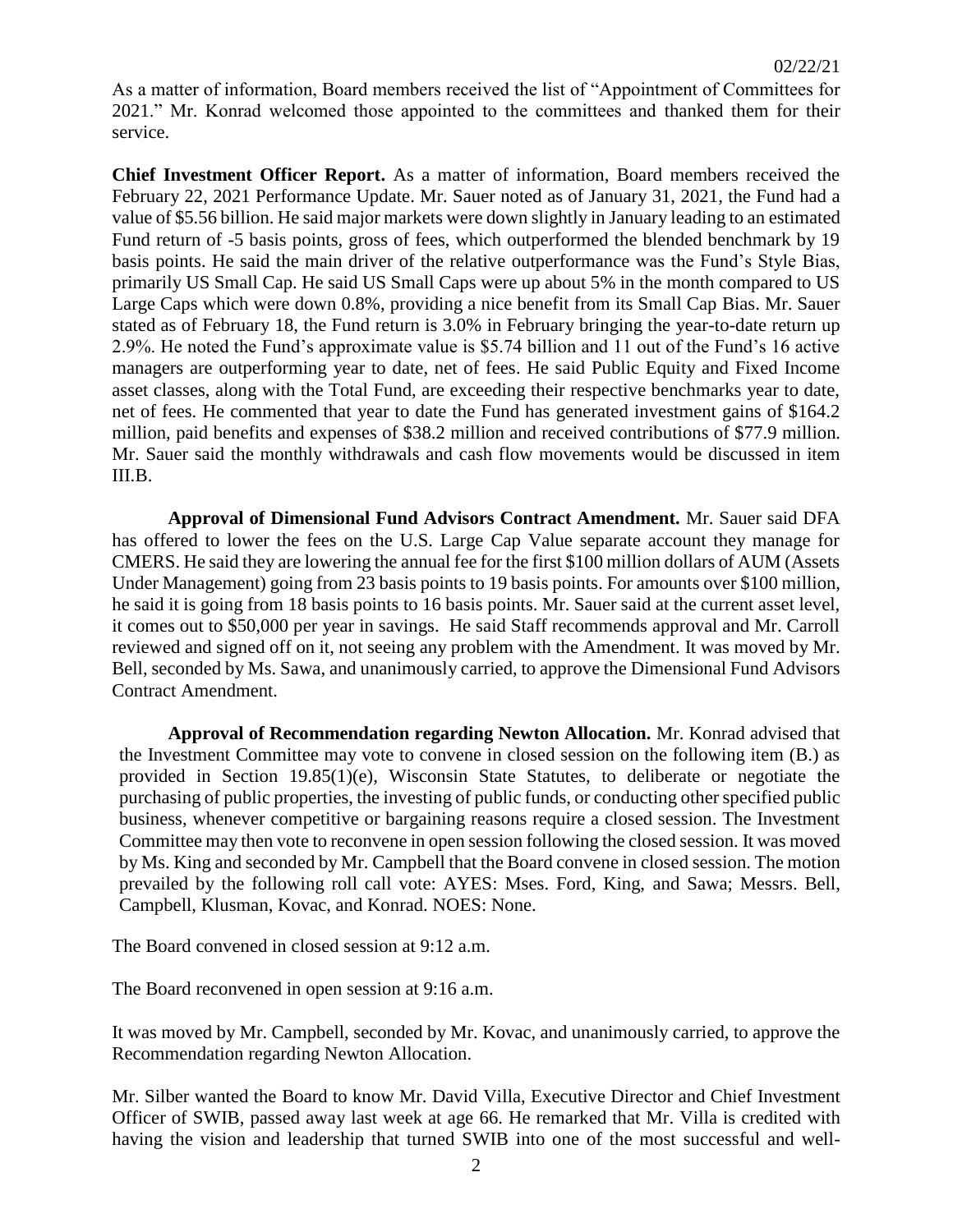respected public funds in the United States and the world. Mr. Silber said he was an advocate for public pension funds, particularly in Wisconsin. He said our thoughts were with SWIB and Mr. Villa's friends and family. Mr. Konrad said they did not know him but knew of his accomplishments.

**Investment Committee Report.** Mr. Bell reported at its February  $11<sup>th</sup>$  meeting, the Investment Committee unanimously elected Mr. Rudy Konrad as its Vice-Chair. He said Callan provided a 2021 Work Plan, and after that presented a Real Assets Education that covered Real Estate, Infrastructure, Farmland, and Timberland. Mr. Bell noted that Callan is planning to propose some asset mixes for how to implement the Fund's new 13% target to Real Assets at the April Investment Committee meeting. He said also that Staff presented updates to the Fund's Statement of Investment Policy that incorporate the new asset allocation approved in the recent Asset-Liability-Modeling study. Mr. Bell commented that the effective date for the Fund's new benchmark will be April 1, 2021. He said Staff also discussed guideline change requests made by Dimensional Fund Advisors and MFS. Mr. Bell remarked that the guideline change for the DFA U.S. Small Cap value collective fund that ERS invests in replaces a reference to the median market capitalization being lower than the Russell 2000 Value Index, to now say that at least 80% of the portfolio will be invested in small capitalization companies. He commented that the guideline change for MFS increases the maximum that the portfolio can hold in any single company from 5% to 7%. Mr. Bell also noted Callan provided an update on Loomis Sayles within the context of Dan Fuss' upcoming move to a Senior Advisor role. He said Staff presented a due diligence report on AQR, discussed the Fund's 4<sup>th</sup> Quarter 2020 Performance Report and the annual Value Add Analysis. Mr. Bell said the Committee went into closed session regarding the Newton Due Diligence Report. He noted that the Investment Committee recommended approval of the following items: Approval of Statement of Investment Policy Update, Approval of Dimensional Fund Advisors Guideline Change, and Approval of MFS Guideline Change.

**Approval of Statement of Investment Policy Update.** It was moved by Ms. King, seconded by Ms. Sawa, and unanimously carried, to approve the Statement of Investment Policy Update.

**Approval of Dimensional Fund Advisors Guideline Change.** It was moved by Mr. Bell, seconded by Ms. Ford, and unanimously carried, to approve the Dimensional Fund Advisors Guideline Change.

**Approval of MFS Guideline Change.** It was moved by Mr. Klusman, seconded by Ms. Sawa, and unanimously carried, to approve the MFS Guideline Change.

**Administration & Operations Committee Report.** Mr. Konrad noted on the updated Appointment of Committees for 2021 that he appointed Mr. Klusman to the Administration & Operations Committee Report.

Ms. Sawa reported that the Administration & Operations Committee met at 8:30 this morning. She noted that the one item on the agenda was to approve the contract with American Business Technologies, Inc. dba ABT MAILCOM. She said the item was posted for closed session but Staff said it was routine and an extension of an existing relationship. Ms. Sawa commented that MAILCOM prints Forms 1099R for ERS. She said the Committee voted to recommend extension of the MAILCOM contract.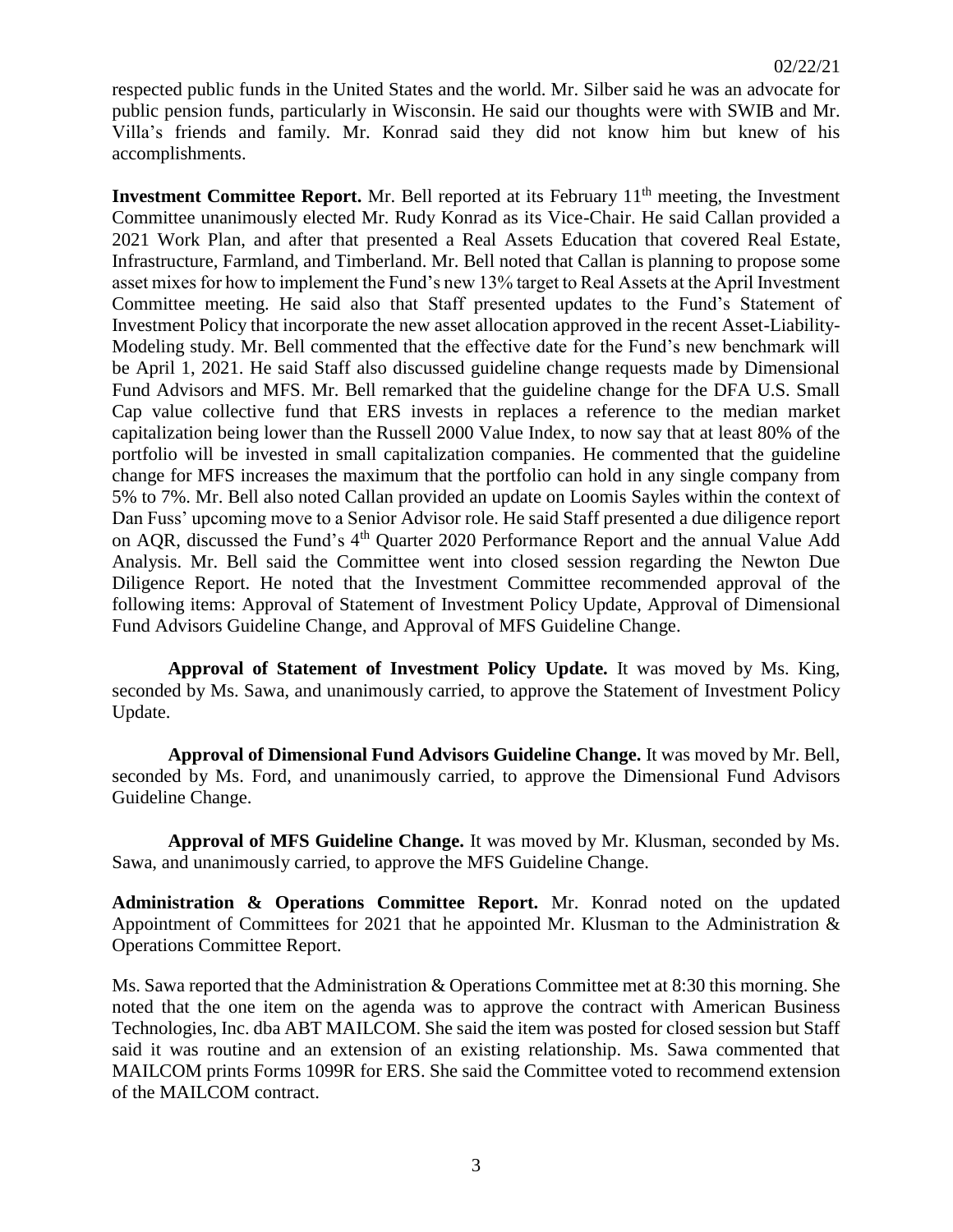Please be advised that the Annuity and Pension Board may vote to convene in closed session on the following item (A.), as provided in Section 19.85(1)(e), Wisconsin State Statutes, to deliberate or negotiate the purchasing of public properties, the investing of public funds, or conducting other specified public business, whenever competitive or bargaining reasons require a closed session. The Board may then vote to reconvene in open session following the closed session.

The Board did not go into closed session as noticed.

**Approval of Contract with American Business Technologies, Inc. dba ABT MAILCOM.** It was moved by Ms. Sawa, seconded by Ms. King, and unanimously carried, to approve the Contract with American Business Technologies, Inc. dba ABT MAILCOM.

## **New Business.**

**Retirements, Death Claims, and Refunds (January).** Mr. Allen presented the following activity for the month of January 2021.

| <b>Active Death Benefits reported</b>          | \$0.00       |
|------------------------------------------------|--------------|
| Deferred Death                                 | \$75,876.95  |
| Duty Death Benefits reported                   | \$0.00       |
| <b>Ordinary Death Benefits reported</b>        | \$58,966.63  |
| Retired Death Benefits reported                | \$128,871.02 |
| Survivor Death – Termination Benefits reported | \$12,870.58  |
| Refund of Member Contributions paid            | \$93,278.21  |

It was moved by Mr. Campbell, seconded by Mr. Bell, and unanimously carried, to approve the Retirements, Death Claims, and Refunds (January).

**Conference Requests – February 2021 Board Meeting.** There were no Conference Requests this month.

**Approval of Close out of 2020 Budget.** Staff noted this is a yearly housekeeping item and all the ERS bills are paid by the City of Milwaukee and the ERS remits an estimated monthly amount to the City based on the budget and has to true-up at the end of the year. Staff said almost \$15 million was advanced to the City for the 2020 costs and the ERS owes the City a balance of \$687,835.11. Discussion ensued.

It was moved by Ms. King, seconded by Mr. Campbell, and unanimously carried, to approve the Close out of 2020 Budget.

## **Medical Reports.**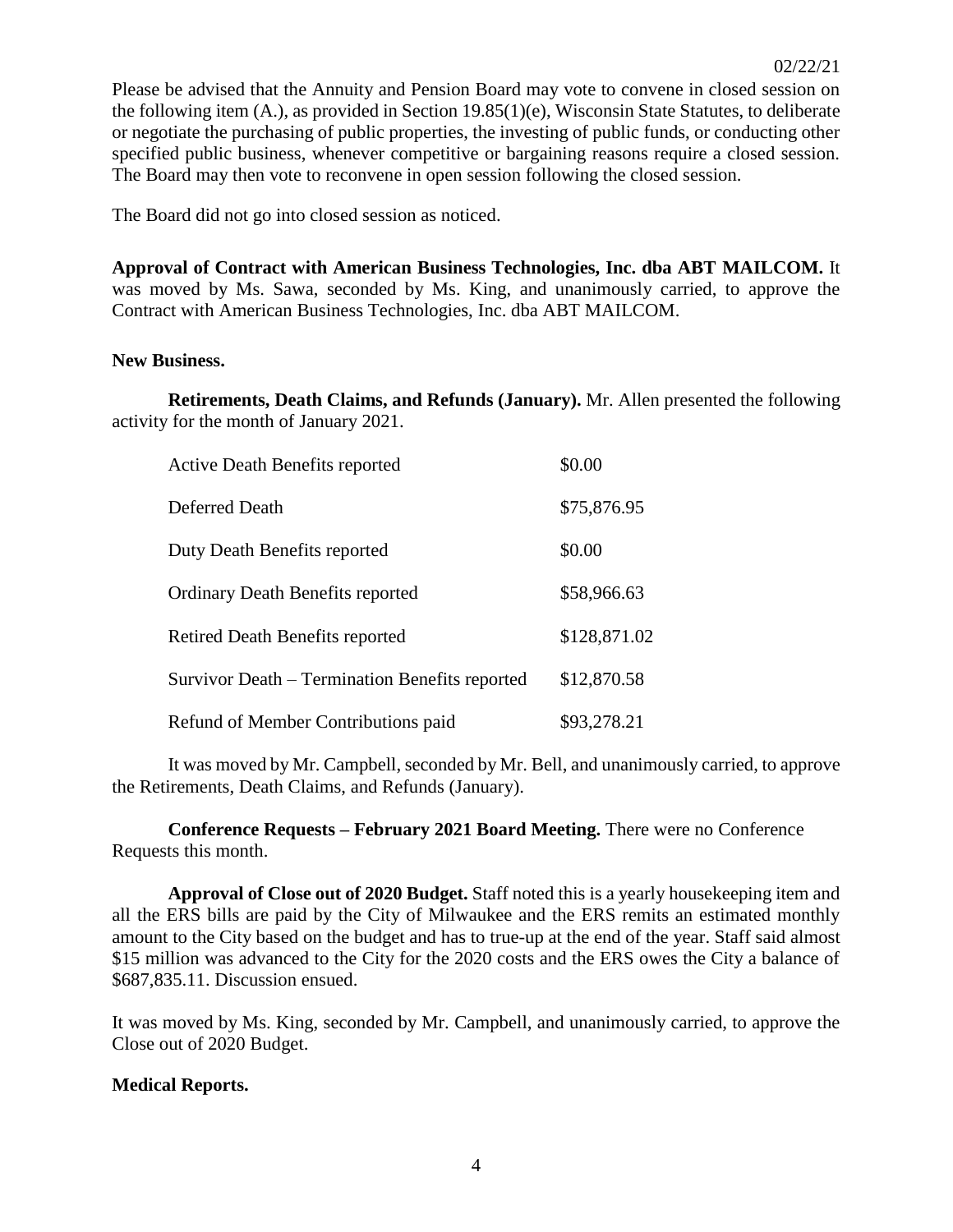**All Duty & Ordinary Disability Applications & Re-examinations (January).** Staff presented certifications (January 2021) of the Fire and Police Medical Panel Physicians and the Medical Council relative to Duty & Ordinary Disability Retirement benefits as follows:

| $Police - Re-examinations - Duty$                                             | Recommendation                   |
|-------------------------------------------------------------------------------|----------------------------------|
| Michael Pendergast                                                            | Approval                         |
| $Fire - Re-examination - Duty$                                                | Recommendation                   |
| <b>Brett Michalowski</b><br><b>Timothy Newman</b><br><b>William Soderbeck</b> | Approval<br>Approval<br>Approval |
| $Police - Applications - Ordinary$                                            | Recommendation                   |
| <b>Chad Steppke</b>                                                           | Approval                         |
| $Fire - Re-examinations - Ordinary$                                           | Recommendation                   |
| Rodney De Pass                                                                | Approval                         |
| $GC - Applications - Duty$                                                    | Recommendation                   |
| Sandrah Crawford                                                              | Denial                           |
| $GC - Re-examinations - Ordinary$                                             | Recommendation                   |
| <b>Sharodnick Brown</b><br><b>Sharon Turner-Young</b><br>Karen Wozniak        | Approval<br>Approval<br>Approval |

It was moved by Mr. Campbell, seconded by Mr. Kovac, and unanimously carried, to approve the Duty & Ordinary Disability Applications & Re-examinations (January).

### **Unfinished Business.**

**Legal Opinions and Service Requests Pending and Legal Opinions.** As a matter of information, Staff presented a list of pending requests for legal opinions and service requests made to the City Attorney. Mr. McClain reported the City Attorney's office is fairly well caught up on opinions. He said they would get the fiduciary question opinion to the Board next month along with the requested fiduciary training. Mr. McClain then discussed the opinion regarding the Global Pension Settlement (GPS), particularly the provisions governing the Firemen's and Policemen's Survivorship Fund and the closing of that fund and what was offered as part of the settlement. He said the GPS took effect January 1, 2000. He said there was a police officers' class that began February 1, 2000 and the recruits' effective date of employment was one month after the effective date of the Global Pension Settlement. He stated that the charter ordinance provisions that put the Global Pension Settlement into effect did not become finalized until approximately a year later and had a retroactive effect back to January 1. He said that class executed consent forms entering into the GPS and there was a question whether they were eligible for the bonuses associated with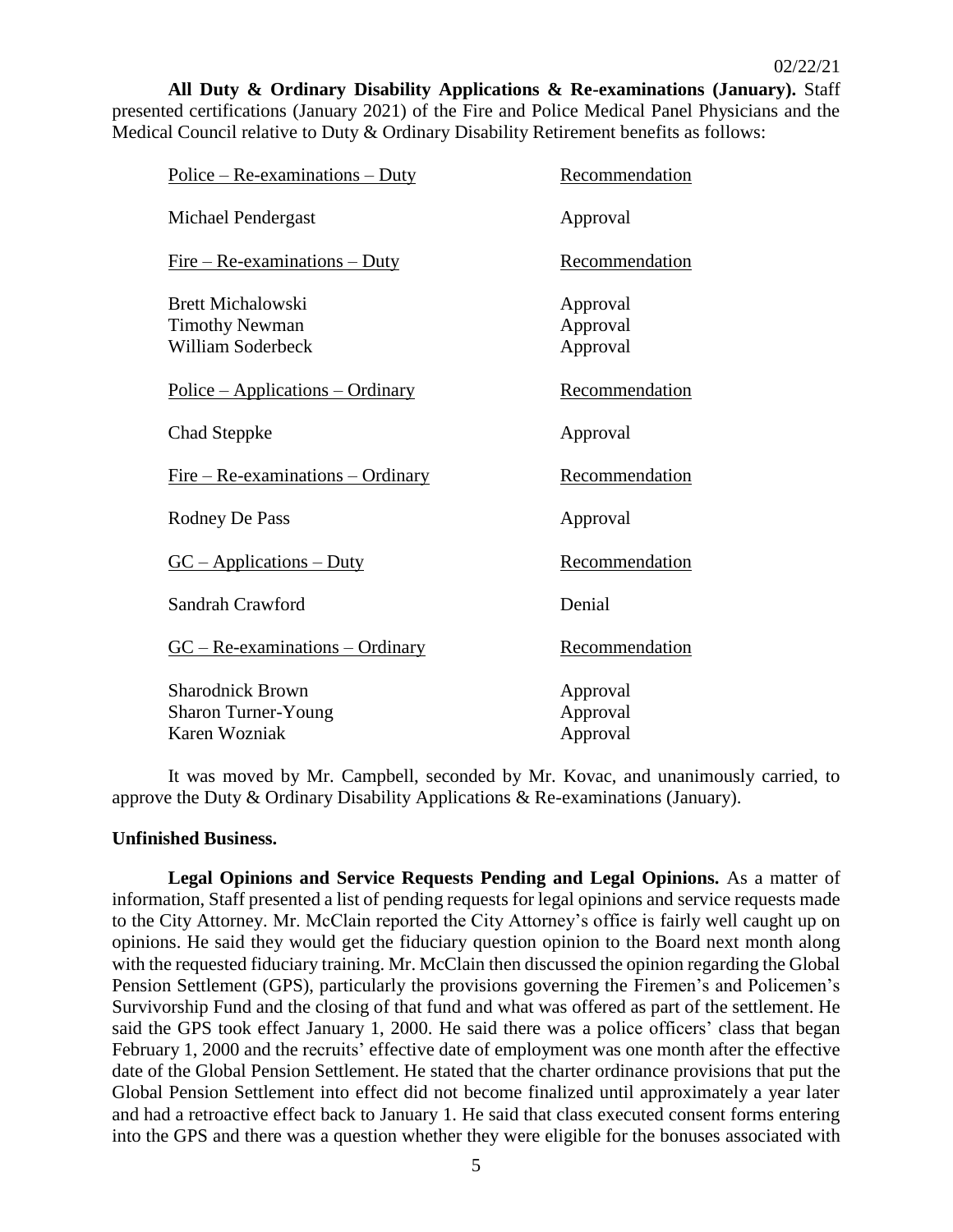the closing of the survivorship fund. He said this class was subject to the GPS, they consented to it, they waived any objection to the settlements, terms, and conditions and the GPS makes eligibility for the survivorship fund bonuses dependent upon the individual being in active service as of January 1, 2000. Mr. McClain said that since these members were not hired until February 1, 2000, they are not eligible for the bonuses either under the GPS itself or the Chapter 36 provisions that were created pursuant to that agreement. Mr. Campbell stated he was in that class which actually started February 21 so it was roughly two months after January 1, 2000. Mr. Campbell said if it did become an action item, he would recuse himself since he was one of the class members of 30 or more that might be involved. Mr. McClain apologized for the typo in his handwritten notes and said the opinion has the correct date. Mr. Konrad noted the law is what the judge says it is and this is an informed, logical opinion but there may be litigation if the parties decide to contest it.

**Legislation Requests Pending and Proposed Legislation.** Staff presented Legislation Requests and Pending Legislation Report.

**Executive Director's Report – Inventory of ERS Projects.** As a matter of information, Mr. Allen presented a report on the ERS projects and updated the Board on ERS activities, a copy of which is on file with the ERS.

# **Informational.**

Mr. Konrad advised that the Annuity and Pension Board may vote to convene in closed session on the following item (A. Part 4.), as provided in Section 19.85(1)(g), Wisconsin State Statutes, to confer with legal counsel concerning strategy to be adopted by the body with respect to litigation in which it is or is likely to become involved. The Board may then vote to reconvene in open session following the closed session. Mr. Konrad said they could also adjourn from closed session. It was moved by Mr. Bell and seconded by Ms. King that the Board convene in closed session. The motion prevailed by the following roll call vote: AYES: Mses. Ford, King, and Sawa; Messrs. Bell, Campbell, Klusman, Kovac, and Konrad. NOES: None.

The Board convened in closed session at 9:59 a.m.

The following is a list of informational items:

- 1) Report on Claims and Litigation. Part 4. ERS Litigation through Outside Legal Counsel.
- 2) Conferences.
- 3) Class Action Income 2021 YTD.
- 4) Adjusted Quarterly Cost Basis of Equity.
- 5) Minutes of the Investment Committee Report Held December 10, 2020.
- 6) Minutes of the Investment Committee Meeting Held January 14, 2021.
- 7) Minutes of the Administration & Operations Committee Meeting Held January 25, 2021.

The following is a list of activities since the last Board meeting, copies sent with meeting notice and attached to minutes:

- 8) Report on Bills.
- 9) Deployment of Assets.